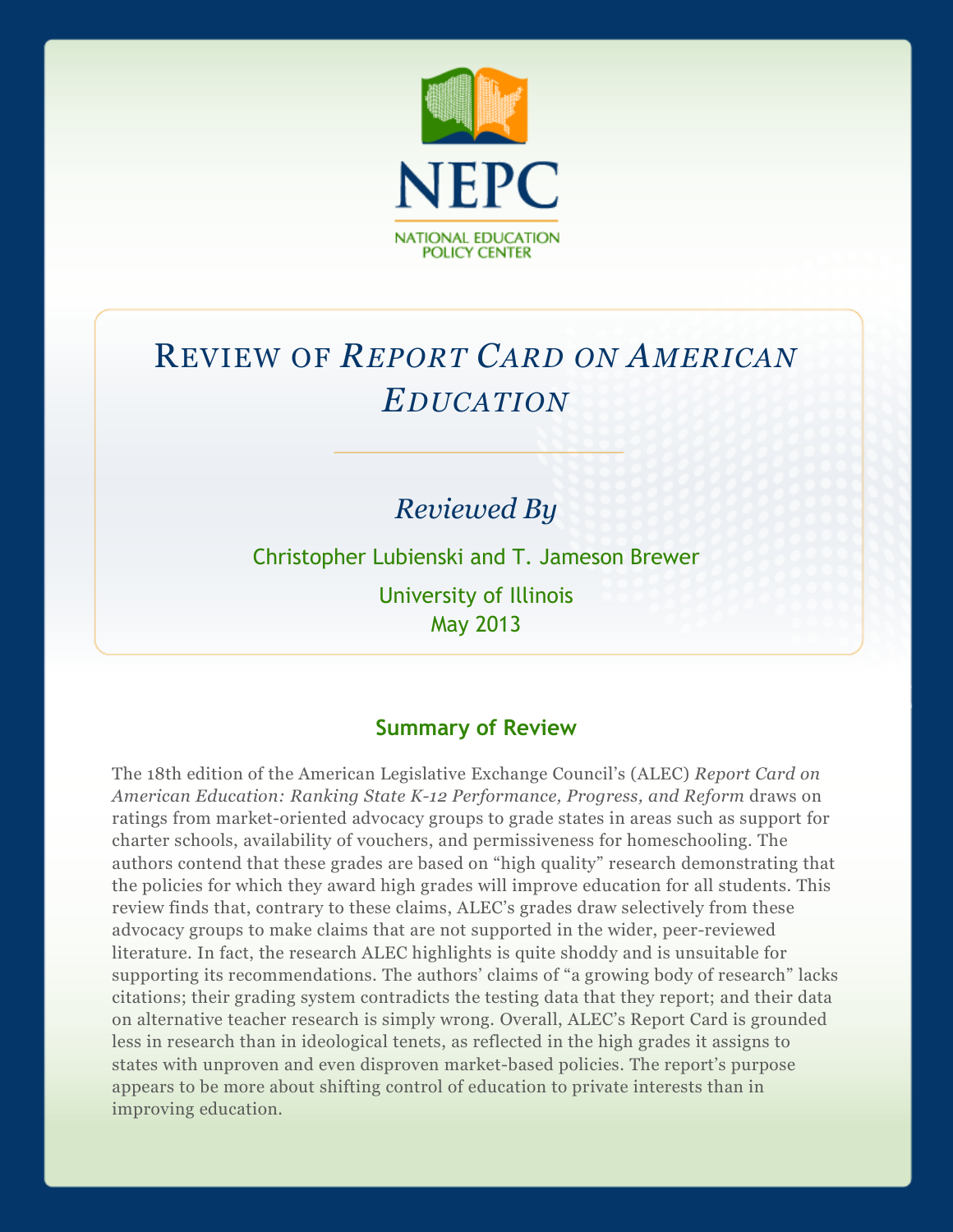**Kevin Welner** *Project Director*

**William Mathis** *Managing Director*

## **Erik Gunn**

*Managing Editor*

### **National Education Policy Center**

**School of Education, University of Colorado Boulder, CO 80309-0249 Telephone: (802) 383-0058**

**Email: NEPC@colorado.edu http://nepc.colorado.edu**

**Publishing Director: Alex Molnar**



This is one of a series of Think Twice think tank reviews made possible in part by funding from the Great Lakes Center for Education Research and Practice. It is also available at http://greatlakescenter.org.

*This material is provided free of cost to NEPC's readers, who may make non-commercial use of the material as long as NEPC and its author(s) are credited as the source. For inquiries about commercial use, please contact NEPC at nepc@colorado.edu.*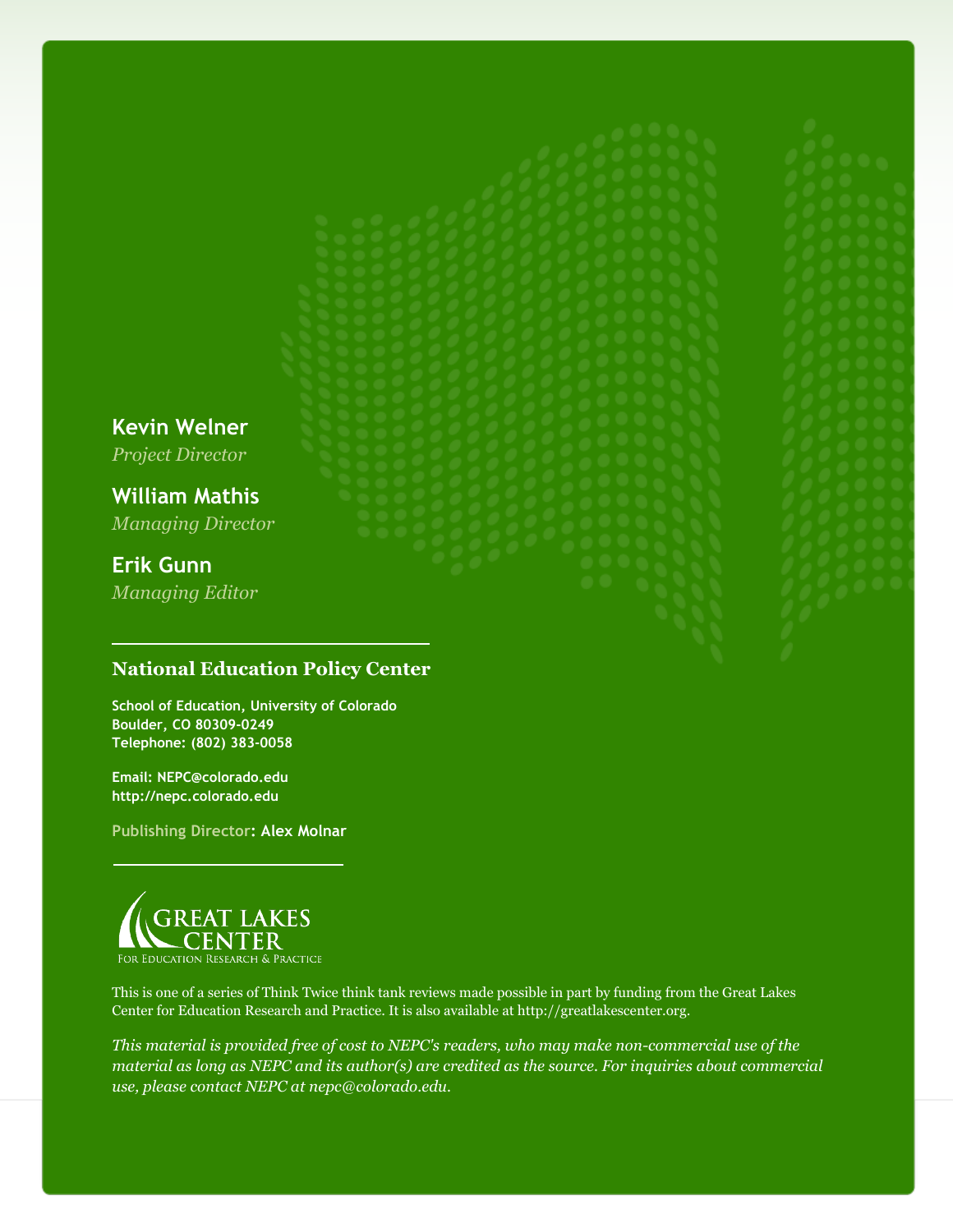## REVIEW OF *REPORT CARD ON AMERICAN EDUCATION: RANKING STATE K-12 PERFORMANCE, PROGRESS, AND REFORM*

*Christopher Lubienski and T. Jameson Brewer, University Of Illinois*

#### **I. Introduction**

As one of a number of issues on its agenda, the American Legislative Exchange Council (ALEC) has produced book-length reports evaluating the state of American education. In this 18<sup>th</sup> edition,<sup>1</sup> the authors, Matthew Ladner and Dave Myslinski, rank states on a handful of education policies around ALEC's agenda of "free-market enterprise, limited government, and federalism."<sup>2</sup> Ranking states has become quite popular, as it garners considerable national and local media interest, with the goal of advancing a policy agenda based on the selected ranking criteria.<sup>3</sup>

Ladner has been with a "who's who" of market-oriented education advocacy groups, including the Foundation for Excellence in Education, the Goldwater Institute, and the Alliance for School Choice. Myslinski works for Digital Learning Now!, an advocacy organization led by figures known for pushing private sector solutions for public schools. Together, Ladner and Myslinski spend considerable space presenting evidence to show that American schools are in crisis, and then indicate that there is research to show that the policies on which they award high grades to states will improve education for all students.

Yet our review of this report indicates that it is based more on an explicit ideological agenda than on compelling evidence on the effectiveness of these policies. The report draws selectively from research literature to make claims about these policies, which are not supported by a reading of the wider literature. Moreover, much of the research they highlight is quite inferior and unsuitable for supporting the claims made. In fact, some of the evidence in the report actually contradicts the authors' assertions that their preferred policies are more effective.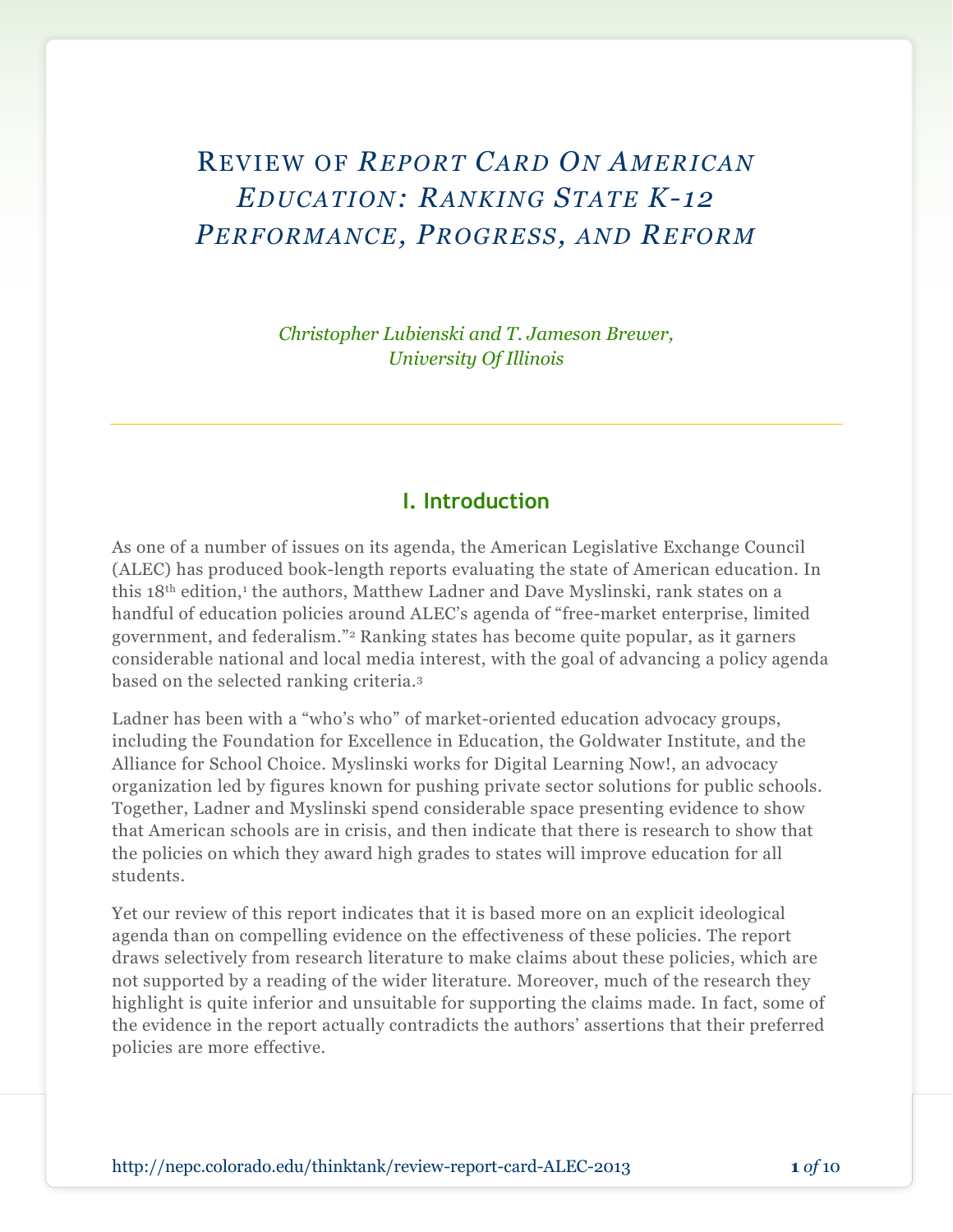### **II. Findings and Conclusions of the Report**

ALEC suggests that the American education system is failing in areas such as equitable outcomes, cost efficiencies, and academic performance relative to other nations. The report concludes: "U.S. public education, in short, is a high-spending and underachieving mess" (p. 98). Then, instead of considering curricular or pedagogical solutions, the authors introduce a number of what are largely structural issues—teacher compensation, choice schemes, online delivery, etc.—on which they believe policymakers should focus. They then apply a grading system assessing states on their policies in these areas.

The grades paint a grim picture of American education. No state received better than B+ for the overall "education policy grade." The area where states score the worst, according to the report, is in the area of teacher quality, with 27 states in the D range on that general issue, while 30 states were in the D range or below for "delivering well prepared teachers."

### **III. The Report's Rationale for Its Findings and Conclusions**

ALEC is known for bringing together corporate representatives and state lawmakers to produce model legislation around issues including deregulation, fiscal constraint, tort reform, and privatization.<sup>4</sup> The authors of this report tend to see government and unions as major causes of problems in American education and are favorably predisposed toward market-oriented solutions. Thus, less government is its own objective around homeschooling, for instance, where ALEC—following the Home School Legal Defense Association—awards higher grades based on the absence or limitation of state "burdens" placed on homeschoolers, rather than on the effectiveness of homeschooling.

### **IV. The Report's Use of Research Literature**

These ratings borrow explicitly from conservative advocacy organizations active on education issues. For instance, ALEC uses the Fordham Institute's measures of academic standards; the Center for Education Reform's (CER) grades of state charter school laws; the Friedman Foundation and the Alliance for School Choice's information on voucher policies, etc. These groups typically rate states on how well they match their preferred policies. ALEC then incorporates these measures into its own ratings.

The question is, then, the extent to which such ratings align with research findings on effective policies. ALEC indicates that this approach is intended to "reflect how each state is striving to provide high-quality education options to every student" (p. 36). So, are such efforts based in research on "high-quality education options?" ALEC contends, "a number of high-quality academic studies strongly buttressed the case for these crucial reforms" (p. 2).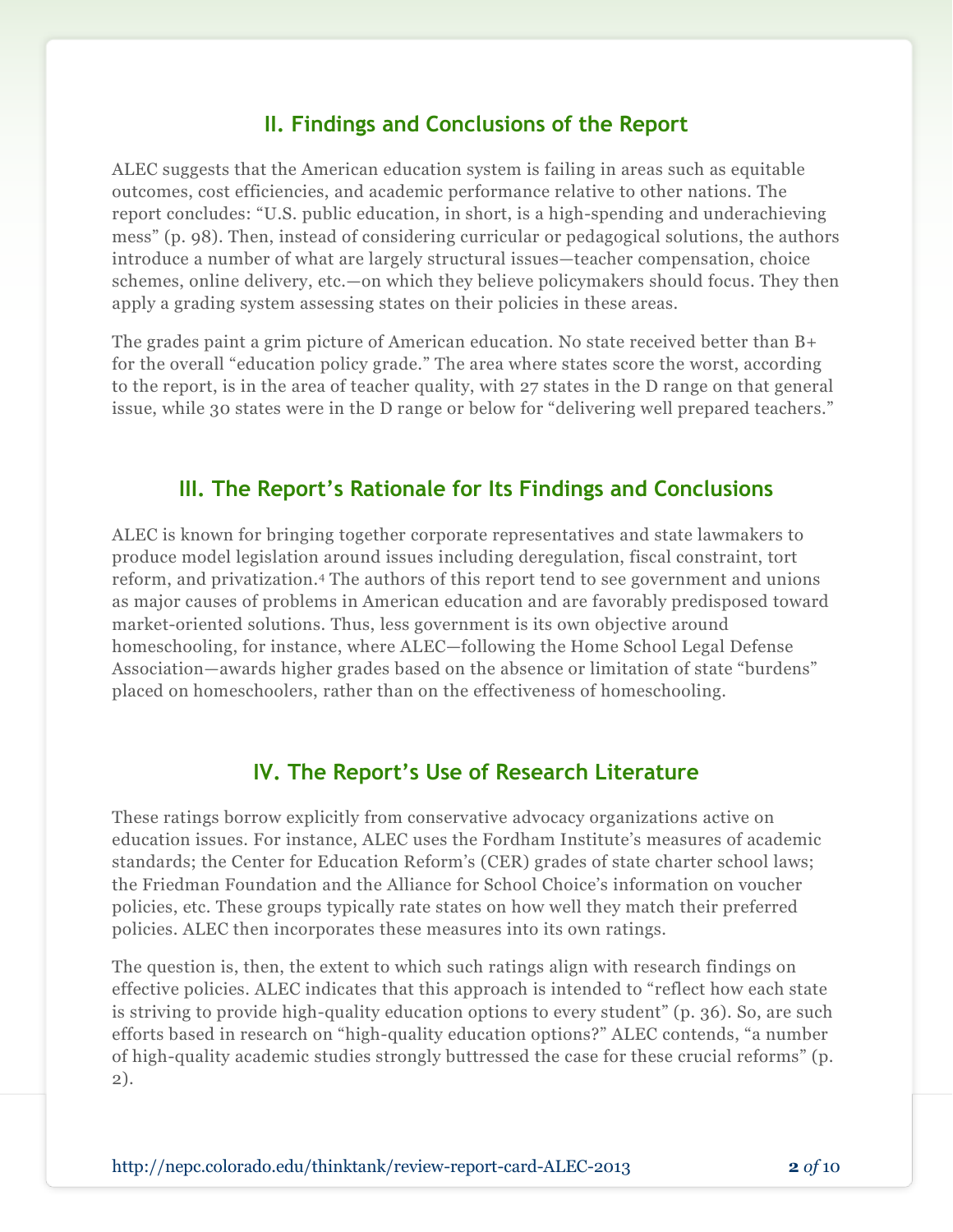The organizations from which ALEC draws its grades are not research organizations. Furthermore, when studies are highlighted in this report, they do not represent the peerreviewed research on a given issue, are often of extremely poor quality, and generally

### *Some of the evidence in the report actually contradicts the authors' assertions that their preferred policies are more effective.*

unsuited for supporting their claims. Whether the topic is homeschooling, standardized tests, alternative preparation for teachers, school choice, private schools, online learning, costs per student, or international comparisons, the chasm between ALEC's agenda-based claims and the empirical evidence is great.<sup>5</sup> We select two typical examples—focusing on alternative preparation and school choice—to illustrate the patterns evident throughout their report.

### **Alternative Teacher Preparation**

ALEC promotes policies that open alternative avenues into teaching. Yet even the research ALEC presents shows that achievement gains are generally similar whether the teacher was traditionally or alternatively certified, even though alternative certification programs generally attract higher scoring teacher candidates (p. 6). In doing so, ALEC cites only one, unpublished, paper (providing a dead link) to highlight the finding that a smaller but selective program provided higher value-added effects, claiming this has broader "implications for alternative certification" (p. 6).

Moreover, drawing on that paper, ALEC offers an inaccurate or manipulated representation of the original data by cherry-picking evidence, and making apple-tooranges comparisons favorable to its position. ALEC presents what it claims to be the proportion of teachers from different certification programs "passing state general knowledge *reading* certification exam on first attempt" (p. 6, our emphasis). Yet ALEC actually reports reading results (which tend to be higher) only for the alternative programs ALEC favors. Closer inspection shows that what it presents for traditionally certified teachers are *mathematics* results—which have a lower pass rate across all certification programs. Additionally, ALEC neglects to inform readers that this report also found alternatively trained teachers from another such program "generally perform worse than traditionally prepared teachers"—a deficit that is statistically significant.<sup>6</sup> Finally, ALEC glosses over the skewed sample sizes for alternatively certified teachers (n=55, 96, 206, and 1,473) when compared to graduates from traditional credentialing programs (n=17,392), suggesting an attempt to stretch the conclusion of the selected few to the many.

While a selective presentation of research is typical throughout their report, ALEC claims to focus on the most rigorous research. However, ALEC ignores multiple peer-reviewed studies<sup>7</sup> and presents instead an *Education Next* report<sup>8</sup> that inappropriately makes an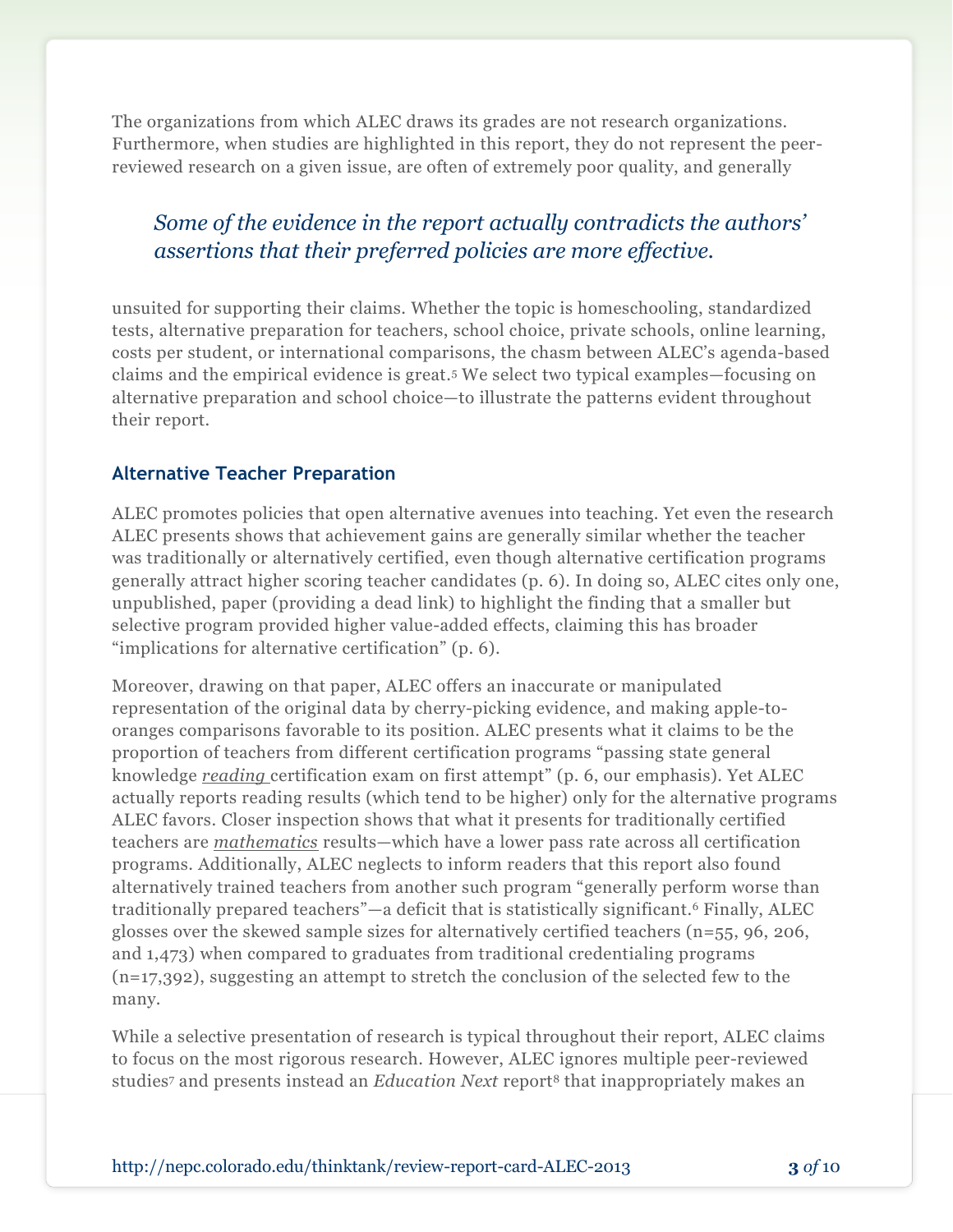unsupportable causal claim based on correlation that "genuine alternative certification" leads to higher test scores (p. 7).

### **School Choice**

ALEC claims to provide "high-quality random-assignment research" (p. 7) which favors school choice. (No such empirical standard is claimed for its other issues, such as homeschooling). The report champions certain studies produced by voucher and charter school advocates, even though those reports have repeatedly been tempered by other scholars, often in peer-reviewed journals.<sup>9</sup> Even when studied by scholars who are funded by pro-voucher foundations, for instance, the programs have shown insignificant to modest academic gains, at best, and only for some students.<sup>10</sup> (ALEC does not list the studies purportedly demonstrating voucher effectiveness, but instead refers—with another dead link—to the pro market model Friedman Foundation's claims.11) Other researchers challenge these findings and their generalizability, and point to the structural limitations of random-assignment studies for this type of research.<sup>12</sup> On a broader scale, findings on charter schools have been decidedly mixed. Larger national studies often show such schools to be more likely to perform at a level beneath that of demographically comparable public schools.<sup>13</sup> Nonetheless, ALEC ignores these larger and more rigorous studies. Instead, ALEC chose four smaller-scale studies—including one based on 3 schools—to claim that charter schools get better results.

But questions about whether or not schools of choice are "better" are often confounded by the question of whether or not they are attracting "better" students. ALEC indicates that "*A growing body of empirical work*… disproves the notion… that charter schools look better on paper than they actually are because they 'skim the cream' in selecting highly motivated students" (p. 11, our italics). Yet ALEC cites no studies from this "growing body of empirical work" and ignores the growing consensus in the peer-reviewed research literature that charter schools serve as vehicles, if not engines, for sorting of students by race, class and ability.<sup>14</sup> Still, ALEC argues that randomized studies compare students of similar or equal demographic characteristics. The report refers to practices in medical research, where this "design represents the gold standard of social science research. The Food and Drug Administration mandates random assignment in evaluating the efficacy of new drugs because it is the most powerful research method available" (p. 11). Yet ALEC ignores the limitations of randomization when applied to education. For instance, parents and students who participate in charter school lotteries represent a self-selected population that is motivated enough to make a choice. Then, there exists no placebo control to offer some certainty that results reflect treatments and not students' responses to being included (or not) in a study.<sup>15</sup>

The authors again vaguely appeal to "A growing body of research indicat(ing) that students would benefit substantially from stronger charter school laws" (p. 10). In claiming this "growing body of research," ALEC references only a one-page list produced by choice advocates at the George W. Bush Institute listing 61 "top performing school districts" based on math achievement. ALEC then claims that "one-third of the nation's top 30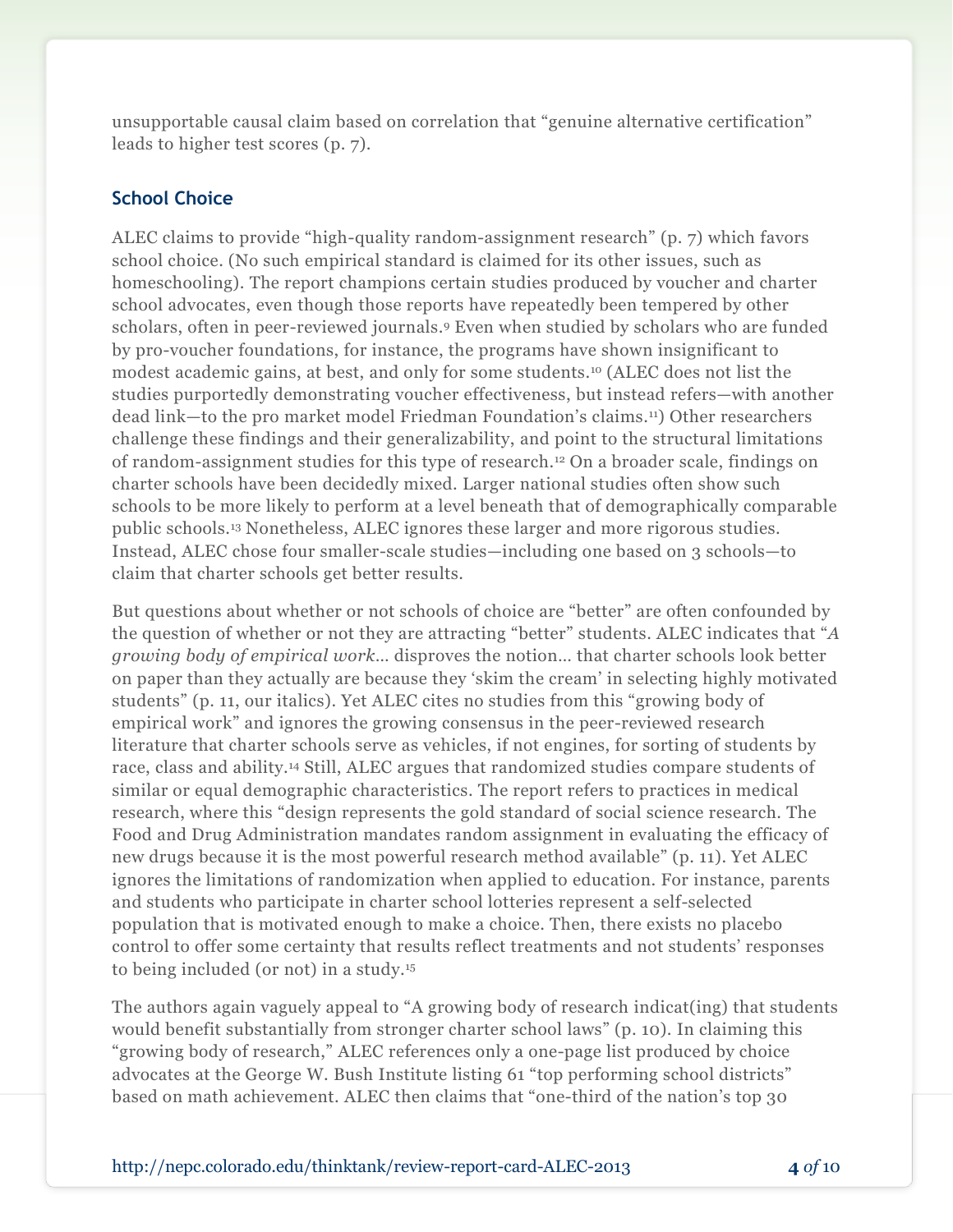school districts ranked by mathematics scores were charter schools." Yet the list includes 61 entries, not 30, and the proportion of charter schools on the complete list is substantially less. But more importantly, such "research" tells us nothing about the

### *ALEC's rating system places a premium on a state's alignment with ALEC's ideology rather than on evidence of academic outcomes.*

effectiveness of these organizations. Nonetheless, the authors use such "evidence" to suggest that states remove the cap on charter schools and expand authorizing power "to stimulate improvement of America's charter school laws." No evidence is provided that this would lead to improvement. Indeed, some of the states getting high grades from ALEC for their charter laws have poorly performing charter school sectors. The authors praise Governor Jindal's choice agenda in Louisiana, for instance, giving the state's charter schools a "B" grade, even though the state itself gives charter schools in the reform crown jewel of the Recovery School District a D average.<sup>16</sup> Similarly, Ohio is graded "B" on its charter schools, while 72% of the state's charters are projected to earn an F under the state's grading system.<sup>17</sup>

### **V. Review of the Report's Methods**

The report employs no research methods of its own. Its contribution is limited to the formation of a state grading system. These ratings, though, are problematic in their application to the real world of outcomes. For example, ALEC rates Oklahoma higher than Wyoming (B+ and C, respectively) despite the fact that Wyoming has the lowest NAEP gap between poor and non-poor students, has more students scoring proficient or higher, and is first in funding level fairness—while Oklahoma is 49th. <sup>18</sup> Thus, Wyoming is more egalitarian while producing better results, yet ALEC ranks Oklahoma higher due to fewer restrictions on homeschoolers and charter schools. Additionally, ALEC rates DC higher than Hawaii and Kentucky despite those states having a lower Black/White achievement gap and more students scoring proficient or higher on NAEP. DC gets the higher rating because it has a more open charter policy. Thus, ALEC's rating system places a premium on a state's alignment with ALEC's ideology rather than on evidence of academic outcomes.

### **VI. Review of the Validity of the Findings and Conclusions**

Since ALEC rates a state's "success" by its alignment with ALEC's agenda rather than any measure of educational quality, the validity of ALEC's report is questionable. Moreover, ALEC's selective use of often poor quality, cherry-picked research warrants criticism of the report's integrity. In short, the report is a collection of pro-market think tanks' assessment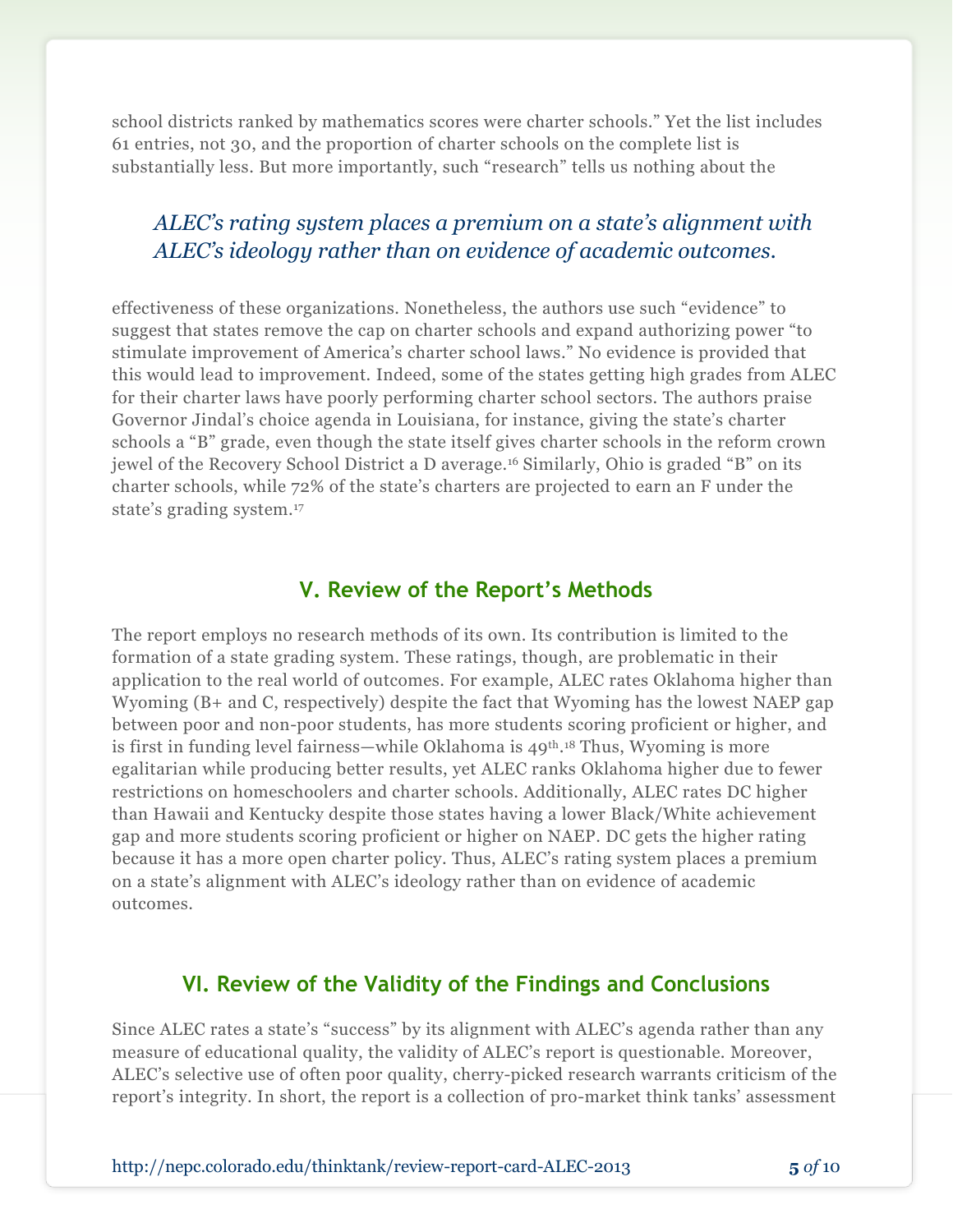of the extent to which states have embraced ideological policies that are supported by ALEC itself.

### **VII. Usefulness of the Report for Guidance of Policy and Practice**

ALEC's report is best understood as evidence of the organization's ideological desire to promote market-based policies. It does not provide evidence supporting the wisdom of such policies. The report begins by asserting that American education is in crisis and continues to provide hyperbolic claims throughout. This is not surprising given ALEC's overt mission and history of such practices.<sup>19</sup> Accordingly, ALEC provides myopic insights into the realities of American education. At best, the report serves as an amalgamation of other like-minded think tanks' assessments of states' adoption of pro-market policies, and thus offers nothing new. Thus, it provides little or no usefulness to policymakers.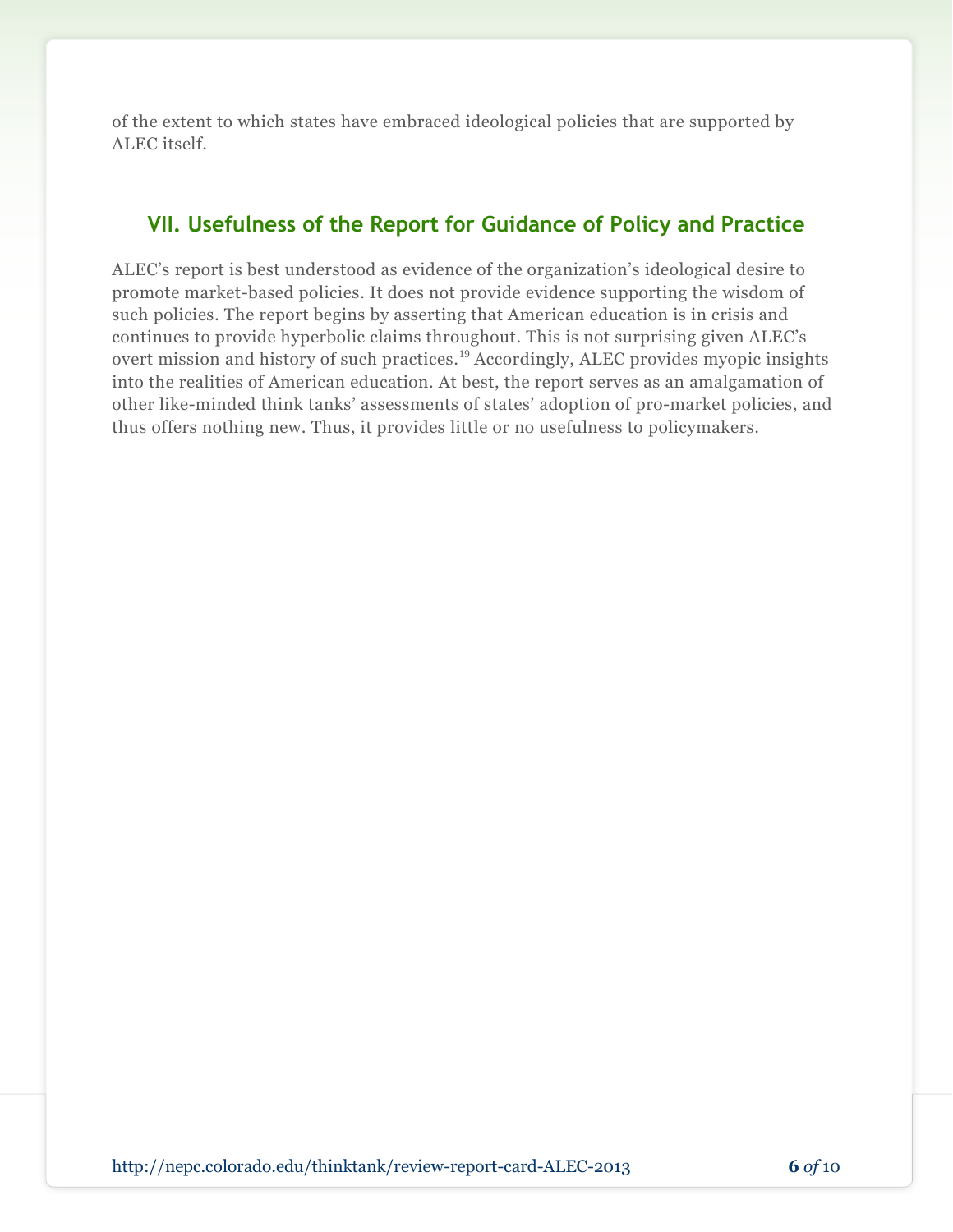### **Notes and References**

1 Ladner, M., & Myslinski, D. (2013). Report card on American education: Ranking state K-12 performance, progress, and reform. Washington, DC: American Legislative Exchange Council. Retrieved April 24, 2013, from http://www.alec.org/publications/report-card-on-american-education/.

2 American Legislative Exchange Council. (n.d.). About ALEC. Retrieved April 24, 2013, from http://www.alec.org/about-alec/.

3 See, for example:

Rich, M. (2013). 11 states get failing grades on public school policies from advocacy group. *New York Times*. Retrieved April 24, 2013, from http://www.nytimes.com/2013/01/07/education/studentsfirst-issues-low-ratings-on-school-policies.html/;

Yglesias, M. (2013). Michelle Rhee's Students First says education policy is basically horrible everywhere. *Slate*. Retrieved April 24, 2013, from

http://www.slate.com/blogs/moneybox/2013/01/07/students\_first\_report\_card\_michelle\_rhee\_s\_advocacy\_ organization\_says\_education.html/;

Strauss, V. (2013). Michelle Rhee's new state reform report card. *The Washington Post*. Retrieved April 24, 2013, from

http://www.washingtonpost.com/blogs/answer-sheet/wp/2013/01/07/michelle-rhees-new-state-reform-report-card/.

4 Underwood, J., & Mead, J. F. (2012). ALEC Threatens Public Education. *Phi Delta Kappan, 93*(6), 51-55.

5 See, for example,:

Molnar, A (Ed); Miron, G., Huerta, L., Cuban, L., Horvitz, B., Gulosino, C., Rice, J.K., & Shafer, S.R. (2013) *Virtual schools in the U.S. 2013: Politics, performance, policy, and research evidence*. Boulder, CO: National Education Policy Center. Retrieved May 2, 2013, from http://nepc.colorado.edu/files/nepc-virtual-2013/;

Lubienski, C., Puckett, T., & Brewer, T.J. (in press). Does homeschooling "work"? A critique of the empirical claims and advocacy agenda. *Peabody Journal of Education*;

Lee, J. (2007). *Review of "two reports addressing the achievement of students in private and public schools."* Boulder and Tempe: Education and the Public Interest Center & Education Policy Research Unit. Retrieved May 2, 2013, from

[http://epicpolicy.org/thinktank/review-two-reports-addressing-achievement-students-private-and-public-schools/](http://nepc.colorado.edu/thinktank/review-two-reports-addressing-achievement-students-private-and-public-schools);

Kilpatrick, J. (2011). Review of "U.S. math performance in global perspective: How well does each state do at producing high-achieving students?" Boulder, CO: National Education Policy Center. Retrieved May 2, 2013, from http://nepc.colorado.edu/thinktank/review-us-math/.

6 Sass, T. R. (2011). *Certification requirements and teacher quality: A comparison of alternative routes to teaching*. Georgia State University. Retrieved April 24, 2013, from http://www2.gsu.edu/~tsass/pdfs/Alternative Certification and Teacher Quality 11.pdf/.

7 See, for example:

http://nepc.colorado.edu/thinktank/review-report-card-ALEC-2013 **7** *of* 10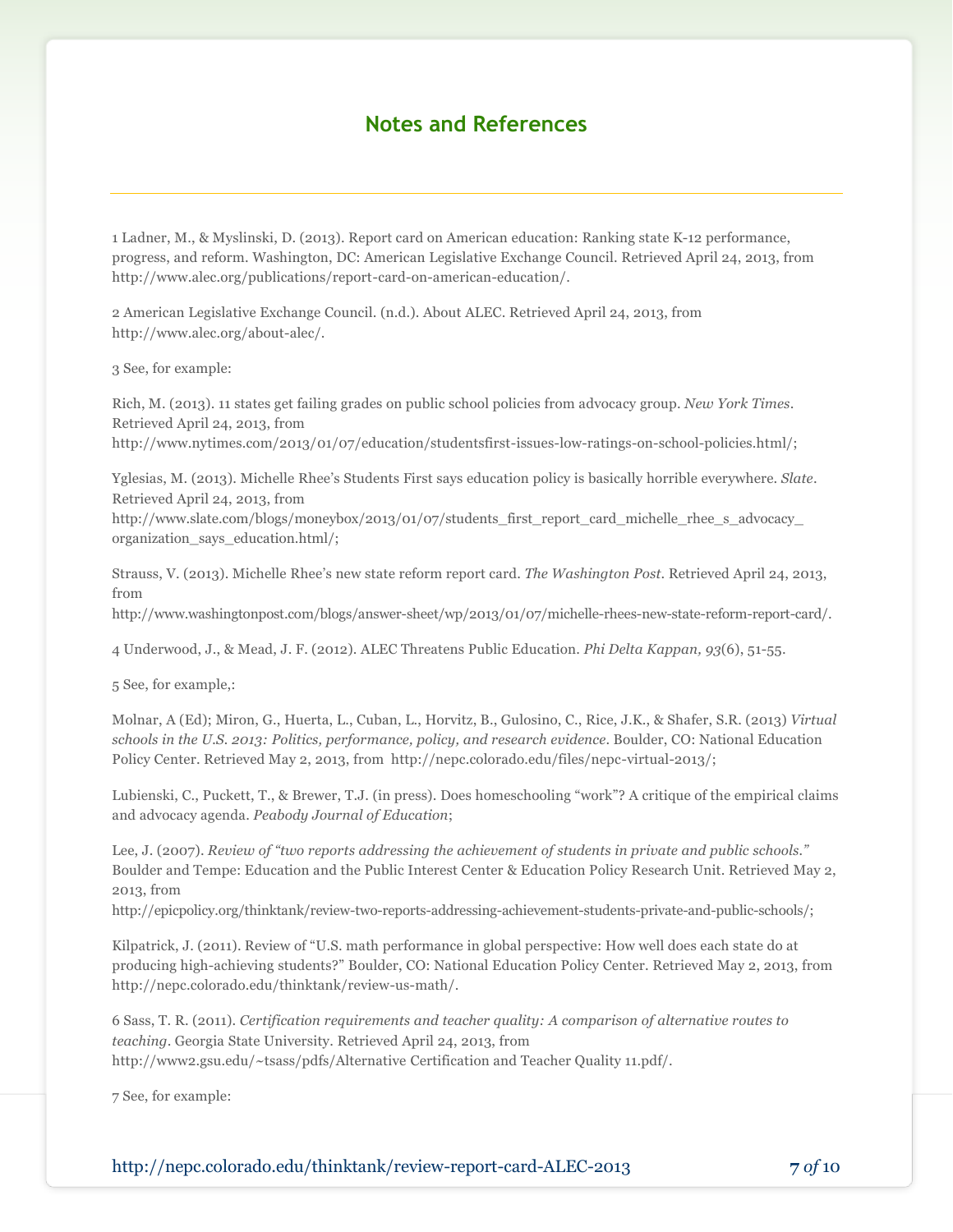Darling-Hammond, L., Holtzman, D. J., Gatlin, S. J., & Vasquez Heilig, J. (2005). Does teacher preparation matter? Evidence about teacher certification, Teach For America, and teacher effectiveness. *Education Policy Analysis Archives, 13*(42). Retrieved April 24, 2013, from http://epaa.asu.edu/ojs/article/view/147/273/;

Boyd, D., Grossman, P., Lankford, H., Loeb, S., & Wyckoff, J. (2006). How changes in entry requirements alter the teacher workforce and affect student achievement. *Education Finance and Policy, 1*(2), 176-216.

8 Nadler, D. & Peterson, P.E. (2009/Winter). What happens when states have genuine alternative certification? *Education Next, 9*(1). Retrieved April 24, 2013, from http://educationnext.org/what-happens-when-states-have-genuine-alternative-certification/.

9 See, for example:

Rouse, C. E. (1998). Private School Vouchers and Student Achievement: An Evaluation of the Milwaukee Parental Choice Program. *Quarterly Journal of Economics, 113*(2), 553-603;

Rouse, C. E., & Barrow, L. (2009). School vouchers and student achievement: Recent evidence, remaining questions. *Annual Review of Economics, 1*, 17-42;

Krueger, A. B., & Zhu, P. (2004). Another Look at the New York City School Voucher Experiment. *American Behavioral Scientist, 47*(5), 658-698;

Braun, H., Jenkins, F., & Grigg, W. (2006). *A Closer Look at Charter Schools Using Hierarchical Linear Modeling* (No. NCES 2006–460). Washington, DC: National Center for Education Statistics. Retrieved April 24, 2013, from http://nces.ed.gov/pubsearch/pubsinfo.asp?pubid=2006460/;

Raymond, M. E., & Center for Research on Education Outcomes. (2009). *Multiple Choice: Charter School Performance in 16 States*. Stanford, CA: Stanford University. Retrieved April 24, 2013, from http://credo.stanford.edu/reports/MULTIPLE\_CHOICE\_CREDO.pdf/.

10 See, for example:

Mayer, D. P., Peterson, P. E., Myers, D. E., Tuttle, C. C., & Howell, W. G. (2002). *School Choice in New York City After Three Years: An Evaluation of the School Choice Scholarships Program* (Final Report). Princeton, NJ: Mathematica Policy Research Inc.;

Wolf, P., Gutmann, B., Puma, M., Kisida, B., Rizzo, L., Eissa, N., et al. (2010). *Evaluation of the DC Opportunity Scholarship Program: Final Report*. Washington, DC: US Department of Education;

Wolf, P. (2012). *The Comprehensive Longitudinal Evaluation of the Milwaukee Parental Choice Program: Summary of Final Reports* (No. 36). Fayetteville, AK: School Choice Demonstration Project, University of Arkansas.

11 See, for example:

Matthews, J. (2011). Vouchers work, but so what? *The Washington Post*. Retrieved April 24, 2013, from http://www.washingtonpost.com/blogs/class-struggle/post/vouchers-work-but-sowhat/2011/03/24/ABNNgrPB\_blog.html/;

Forster, G. (2011). *A win-win solution: The empirical evidence on school vouchers*. Indianapolis, IN: The Friedman Foundation for Educational Choice. Retrieved April 24, 2013, from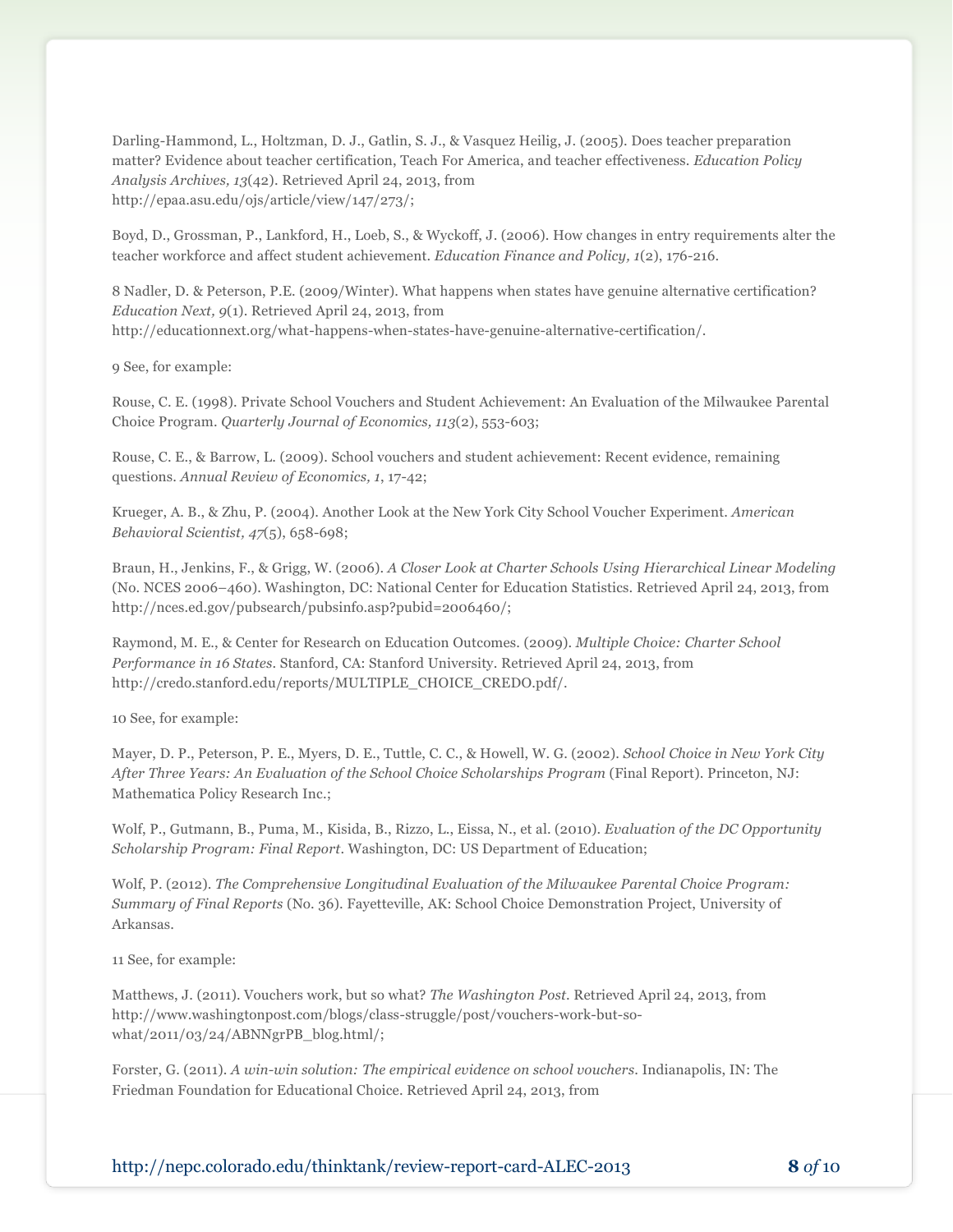http://www.edchoice.org/Research/Reports/A-Win-Win-Solution--The-Empirical-Evidence-on-School-Vouchers.aspx/.

12 See, for example:

Lubienski, C., Weitzel, P., & Lubienski, S. T. (2009). Is There a "Consensus" on School Choice and Achievement? Advocacy Research and the Emerging Political Economy of Knowledge Production. *Educational Policy, 23*(1), 161- 193;

Usher, A., & Kober, N. (2011). *Keeping Informed about School Vouchers: A Review of Major Developments and Research*. Washington, DC: Center on Education Policy. Retrieved April 24, 2013, from http://www.cep-dc.org/displayDocument.cfm?DocumentID=369/.

13 See, for example:

Braun, H., Jenkins, F., & Grigg, W. (2006). *A Closer Look at Charter Schools Using Hierarchical Linear Modeling* (No. NCES 2006–460). Washington, DC: National Center for Education Statistics;

Lubienski, C., & Lubienski, S. T. (in press, 2013). *The Public School Advantage: Why Public Schools Outperform Private Schools*. Chicago: University of Chicago Press;

Lubienski, S. T., & Lubienski, C. (2006). School Sector and Academic Achievement: A Multi-Level Analysis of NAEP Mathematics Data. *American Educational Research Journal, 43*(4), 651-698;

Miron, G. (2010). Performance of Charter Schools and Implications for Policy Makers. In C. Lubienski & P. Weitzel (Eds.), *The Charter School Experiment: Expectations, Evidence, and Implications* (73-92). Cambridge, MA: Harvard Education Press;

Raymond, M. E., & Center for Research on Education Outcomes. (2009). *Multiple Choice: Charter School Performance in 16 States*. Stanford, CA: Stanford University. Retrieved April 24, 2013, from http://credo.stanford.edu/reports/MULTIPLE\_CHOICE\_CREDO.pdf/.

14 See, for example:

Bifulco, R., & Ladd, H. F. (2006). School choice, racial segregation, and test-score gaps: Evidence from North Carolina's charter school program. *Journal of Policy Analysis and Management, 26*(1), 31-56;

Frankenberg, E., Siegel-Hawley, G., & Wang, J. (2011). Choice without equity: Charter school segregation. *Educational Policy Analysis Archives, 19*(1), http://epaa.asu.edu/ojs/article/view/779/;

Garcia, D. R. (2008a). Academic and Racial Segregation in Charter Schools: Do Parents Sort Students into Specialized Charter Schools? *Education and Urban Society, 40*(5), 590-612;

Garcia, D. R. (2008b). The Impact of School Choice on Racial Segregation in Charter Schools. *Educational Policy, 22*(6), 805-829;

Lee, J., & Lubienski, C. (2011). Is Racial Segregation Changing in Charter Schools? *International Journal of Educational Reform, 20*(3), 192-209;

Rapp, K. E., & Eckes, S. E. (2007). Dispelling the myth of "white flight": An examination of minority enrollment in charter schools. *Educational Policy, 21*(4), 615-661;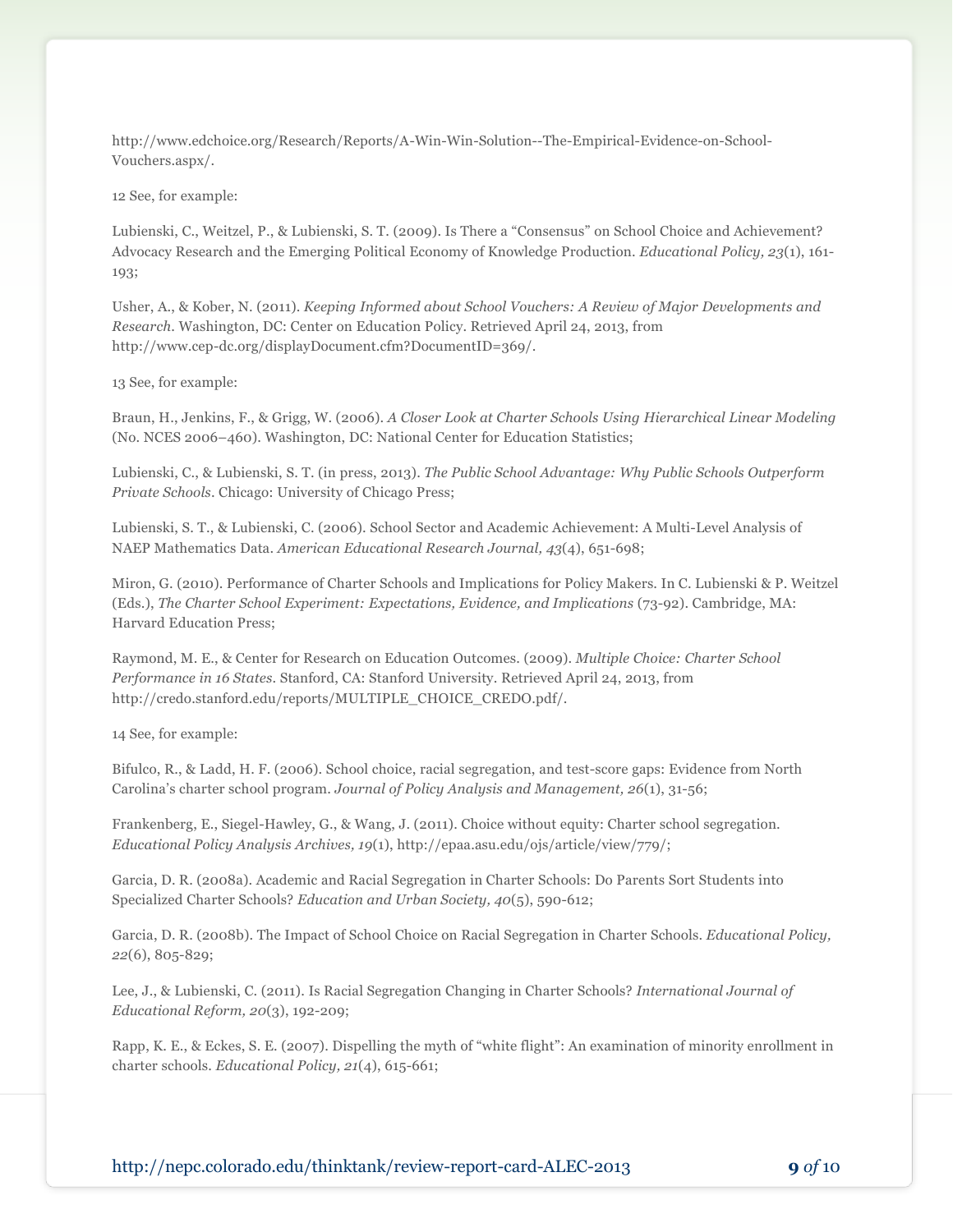Renzulli, L. A. (2006). District segregation, race legislation, and Black enrollment in charter schools. *Social Science Quarterly, 87*(3), 618-637;

Renzulli, L. A., & Evans, L. (2005). School choice, charter schools, and White flight. *Social Problems, 52*(3), 398- 418.

15 Lubienski, C., Weitzel, P., & Lubienski, S. T. (2009). Is There a "Consensus" on School Choice and Achievement? Advocacy Research and the Emerging Political Economy of Knowledge Production. *Educational Policy, 23*(1), 161- 193.

16 Cowen Institute for Public Education Initiatives. (2012). *New Oreleans by the numbers: School performance scores, 2012*. New Orleans, LA. Retrieved April 24, 2013, from http://www.coweninstitute.com/wp-content/uploads/2011/04/NBTN-SPS-2012.pdf/.

17 Richards, J.S. (2012). Revised grades put charters in peril. *The Columbus Dispatch*. Retrieved April 24, 2013, from

http://www.dispatch.com/content/stories/local/2012/03/25/revised-grades-put-charters-in-peril.html/;

Rock Research Group. (2013). Grades for Ohio charter schools don't look promising (blog post). *Rock Research Group, Inc*. Retrieved April 24, 2013, from http://www.rockresearchgroup.org/2013/04/17/grades-for-ohio-charter-schools-dont-look-promising/.

18 Baker, B., Sciarra, D., & Farrie, D. (2012). *Is school funding fair? A national report card*. Newark, N.J.: Education Law Center. Retrieved April 24, 2013, from http://www.schoolfundingfairness.org/National\_Report\_Card\_2012.pdf/.

19 See, for example:

Glass, G. (2007). *Review of "Report Card on American Education."* Boulder and Tempe: Education and the Public Interest Center & Education Policy Research Unit. Retrieved April 24, 2013, from http://epicpolicy.org/thinktank/review-report-card-american-education/.